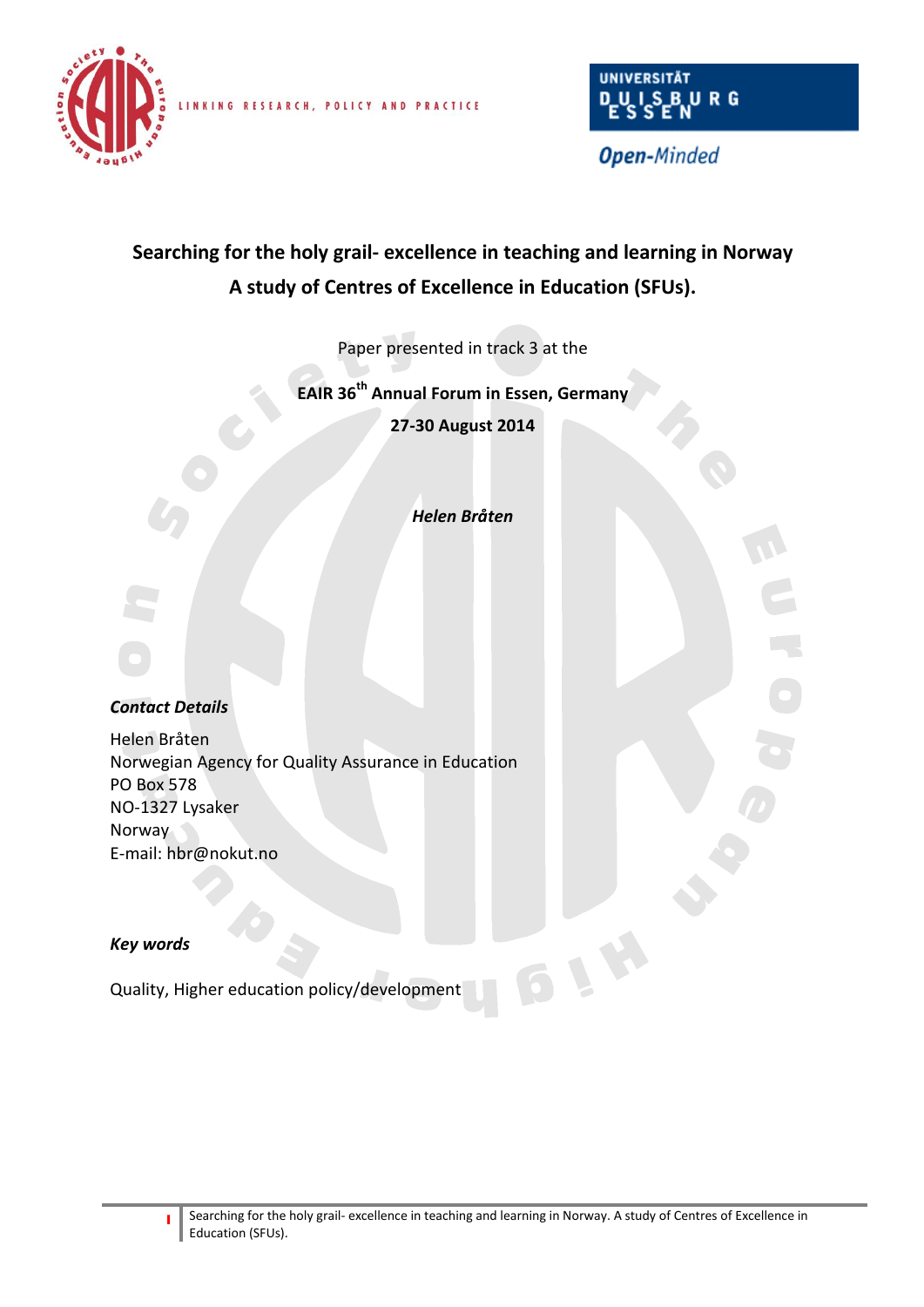## *Abstract*

# **Searching for the holy grail- excellence in teaching and learning in Norway. A study of Centres of Excellence in Education (SFUs).**

Norway announced three centres of excellence in higher education in November 2013. Several countries have implemented similar programs. While the programs have been analysed and evaluated, not many studies have been conducted to see why these centres are excellent and if they have characteristics in common. This paper offers an explorative case study of the Norwegian centres to see if common traits in teaching, learning and working methods can be identified with the overarching aim to operationalise and give insight into dimensions of quality and excellence in education. Statements about excellence in education are found in policy documents across the world. There is however no agreed definition or operationalization of excellence in education. The Norwegian centres will be compared with centres of excellence in teaching and learning internationally. If common characteristics are identified this might give indications on how to enhance educational quality.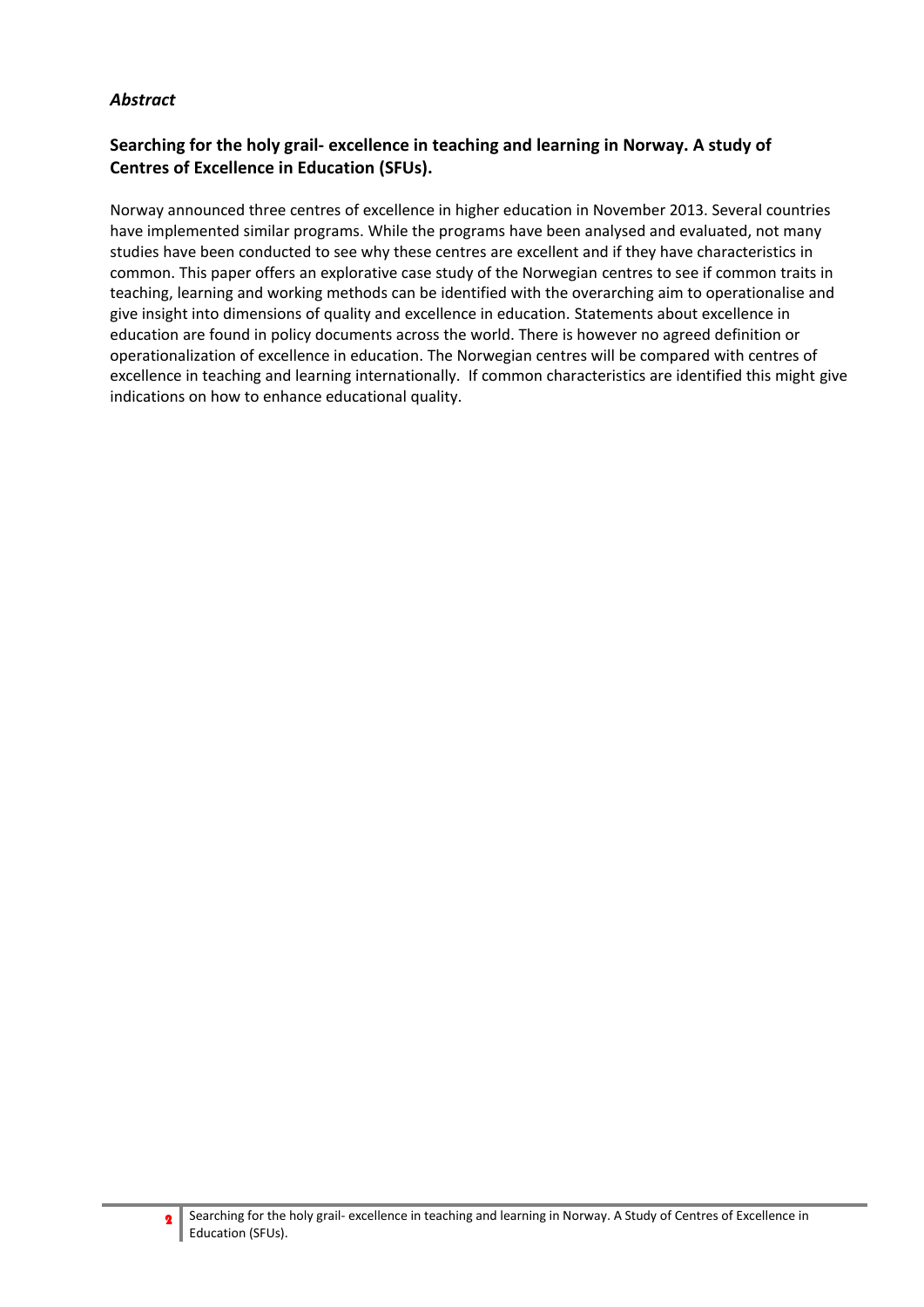# *Presentation*

# **Searching for the holy grail- excellence in teaching and learning in Norway. A study of Centres of Excellence in Education (SFUs).**

## **Introduction**

The world can be described by increasing complexity, higher speed and more uncertainty and the knowledge turn-over is bigger and bigger. Higher education institutions face increased student numbers, more diverse student groups, economic constraints, higher international competition following internationalisation, a bigger focus on value for money and greater, and sometimes conflicting, demands from stakeholders. Institutions in higher education are increasingly pressed to prove their worth. Hénard and Roseveare (2012) have called this the "new paradigm for quality teaching". Claiming excellence is one reaction to this.

Excellence is at the heart of policy discourses internationally. Institutions and policy makers have an increased focus on educational quality, excellence and benchmarking. Quality and excellence have become the modern Holy Grail.

## Skelton (2007, p.1) claims

"excellence is so potent because it brings together a range of neo-conservative and neo-liberal interests. It offers a way in which the seemingly contradictory goals of expansion, efficiency, choice, the maintenance of standards, economic relevance and meeting individual needs through specialization can all be brought together under a common banner. It also provides a way in which the move to mass and 'universal' systems of higher education can be managed under conditions of reduced funding, since excellence shifts responsibility away from the state to enthusiastic and selfregulating individuals, teams and institutions".

Enhancing educational quality and excellence is a multi-level effort. One of the mechanisms for stimulating excellence in teaching and learning and increasing the status of education has been the establishment of national programs of centres of excellence in higher education. Finland, United Kingdom, Sweden and recently Norway are the European countries that have adopted such programs (UHR 2009).

Norway established a program of Centres of Excellence in higher education in 2010. A pilot restricted to teacher education programmes, appointed ProTed- Centre for Professional Learning in Teacher Education in 2011. This centre is a collaboration between the University of Oslo and The Artic University of Tromsø. Norway appointed three centres of excellence in education after the first open call in November 2013:

- Centre of Excellence in Biology Education (bioCEED), University of Bergen, The University Centre at Svalbard (UNIS) and Institute of Marine Research
- Centre of Excellence in Music Performance Education (CEMPE), Norwegian Academy of Music
- Centre of Research, Innovation and Coordination of Mathematics Teaching (MatRIC), University of Agder

The success of centres of excellence in education has been evaluated and is not the topic of this paper (e.g. Carlsten and Aamodt 2013; HEFCE 2011; Raaheim and Karjalainen 2012; Saunders et al. 2008)<sup>1</sup>. Rather the purpose of this paper is to analyse the Norwegian centres of excellence in education (so-called SFUs) to explore what makes these centres excellent in teaching and learning and how the SFUs distinguish themselves from the other bids.

#### **Background and Method:**

This paper will offer an explorative case study of the SFU bids for centres of excellence in education 2013 in Norway. It is based on two analyses of the SFU bids from 2013; one studying how the bids documented excellent quality in their education and the second how the SFU-centres distinguished themselves from the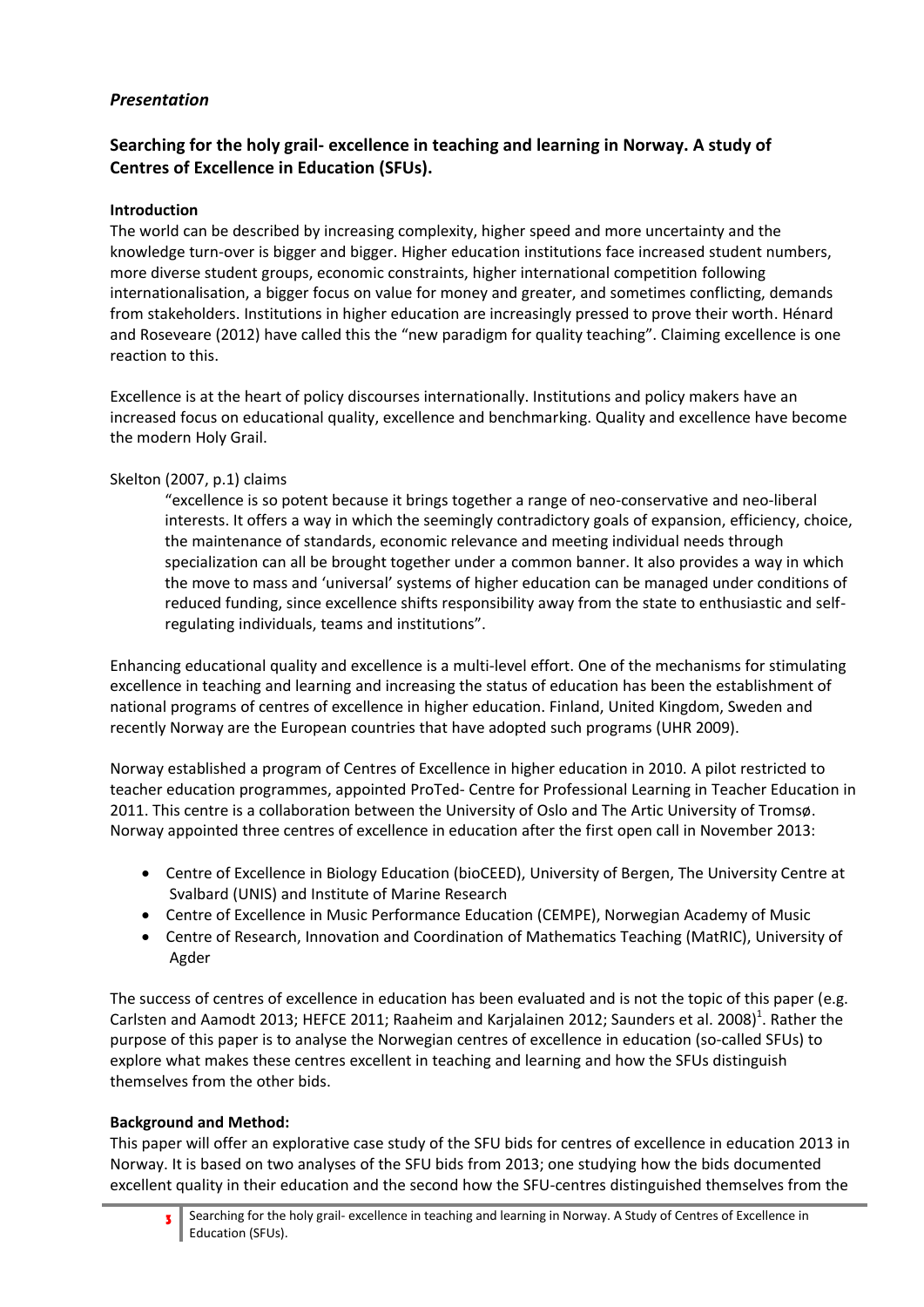other applicants. The main cases are the eight bids that reached the final, but the other 15 bids have been consulted. By comparing and contrasting the appointed centres with bids that did not achieve status we may explore commonalities in the way excellence in teaching and learning were documented and realised.

The questions we will focus on are:

- What is it that makes the Norwegian SFUs and academic communities excellent?
- How did the centres stand out from the other applicants? Do they have any traits in common?
- If there are common traits, can these also be found in appointed centres and excellent communities internationally?

This study is primarily based on the written bids and supplementary material submitted by the applicants, the interviews during the assessment period and the evaluation of the international expert panel assessing the Norwegian SFU-applications.

Comparisons will be done with international centres of excellence and particularly successful units from Finland, Sweden and the United Kingdom. The Norwegian centres and bids that reached the final are compared with international successful units based on reports from the expert committees assessing the bids and their final reports to the quality assurance agencies (QAAs) managing the programs. Reports and evaluations of the programs, and centres, from QAAs and other relevant actors have also been consulted.

Finland was one of the first European countries to implement a national program. Their scheme of Centres of Excellence in University Education dates back to 1994. Finland appointed their last centres in 2012 and is the country in Europe having had a national program with centres of excellence for the longest period. From 2007-2009 20 centres were appointed. Finland also had, for the latest appointments, similar criteria and selection procedures as the Norwegian program. Finnish centres will hence be an interesting point of comparison.

The United Kingdom initiated a substantial funding scheme parallel to the Norwegian SFU-program in 2004- 2005. From 2005 to 2010 74 Centres of Excellence in Teaching and Learning (CETLs) were supported with £315 million. This program supported the highest number of centres during a short period of time. Even though the program differs from the Norwegian and Finnish schemes in ways such as follow-up and control, the numerous centres and substantial funding over a short period of time makes the CETL program an interesting program of comparison to the Norwegian SFU-program.

Sweden appointed 8 national centres of excellence in three calls from 2007-2009. As a neighbouring country, similar in culture and policies, the Swedish program is a natural program of comparison. While the Norwegian, British and Finnish centres received substantial funding, the Swedish centres received no funding. This may explain the drop in interest from the first call with 26 bids appointing 5 centres, to the following with only four applicants and appointing two centres in 2008 and only one in 2009, and consequently the termination of the program (Högskoleverket 2008a,b; Högskoleverket 2009).

While recognising that teaching and learning situations are complex and context specific, an international perspective is an important part of a critical investigation and can help us to understand and situate the local contexts and allow for learning about educational excellence across borders (D'Andrea 2007; Skelton 2007).

# **Analytical framework**

Few countries have adopted national excellence programs and these programs are quite recent. Therefore there is little educational research about national excellence programs. We thus have few significant theories in this regard (Carlsten and Aamodt 2011).

Allan Skelton (2005; 2007) has provided substantial contributions to the discussion around teaching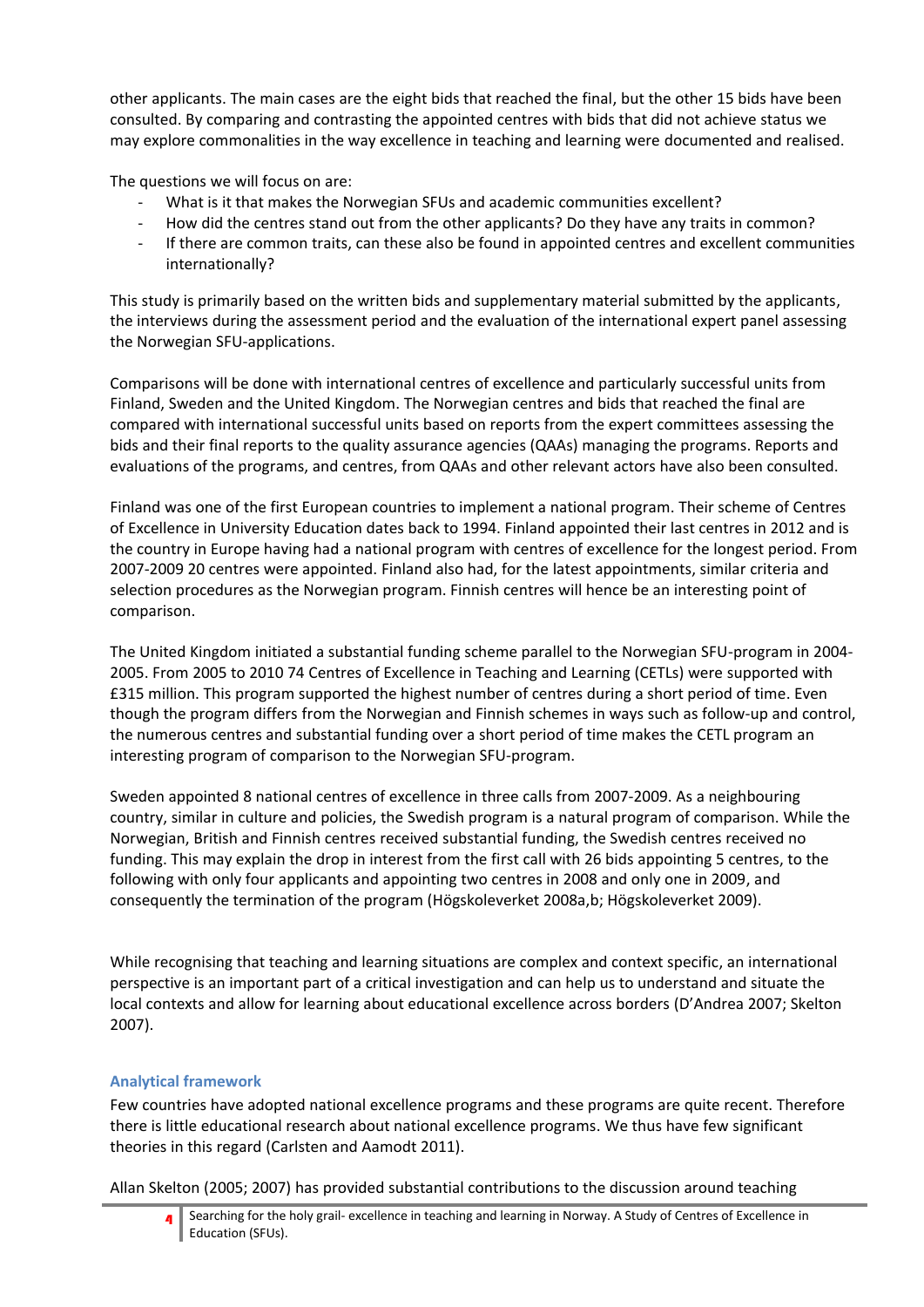excellence. He (2005, p. 21-37) outlined a typology for meta-understandings of teaching excellence. These four ideal-models are:

- Traditional: in which excellence is seen as disciplinary mastery, analytical and critical approach to knowledge, and where teaching excellence requires a suitable student level.
- Performative: excellence is regarded as contributions to the economy and the ability to compete internationally. The state regulates to maximize individual, institutional or system performance (for work). The focus is on choice, modularization, work-based learning, competence formation and continuous improvements through reflective practices.
- Psychologized: view teaching excellence as relational with the aim to develop students' deep learning and predicted outcomes. Teachers must recognise individual students' needs and respect them and consequently select appropriate learning experiences, hence student will grow and achieve their full potential. Student-centred approaches and constructivist theories are popular in this approach. (This view is dominant in literature on teaching and learning and specifically British pedagogical research).
- Critical: teaching excellence aim at empowering students through participation and engagement in critical questioning around the nature of knowledge and education, challenging prior assumptions. Students are encouraged to contribute to design of learning experiences and assessment. Teachers are expected to be involved in policy discussions and locate their practice in a broader context, involving moral considerations.

These models can serve as a backdrop for analyses and to understand conceptualisations and differences in emphasis in the bids. Other understandings have also been discussed by ENQA (2014).

#### **Common traits of the appointed SFUs 2013**

The following sections will outline common traits and discuss any implications of such findings. These following characteristics separate the three centres from the other finalists and bids in 2013.

# **SFUs as strategic goals and results of long term commitment to enhance the status and quality in teaching and learning**

The different applicants addressed and prepared for the call differently. While some of the bidders started initiatives when the call was issued and hence prepared for it in 3-6 months, other institutions have seen the SFU program as an opportunity to map their strengths in education, and research, and to develop these further. The appointed centres were results of long term strategies and commitment to enhance the quality in education. University of Agder and the University of Bergen pointed out in their institutional strategies already in 2010-2011 that their goals were to get SFU-status and worked strategically towards this ever since. The institutions not only mapped their strengths but also consolidated the organisations and built networks and partnership with other institutions with complementary strengths. Hence, the partnerships and networks behind the appointed centres were robust. They were real partnerships with common understandings and shared visions. The Norwegian Academy of Music did not plan the bidding process such a long time in advance but had worked strategically for a long time with documenting quality in teaching and learning and quality assurance, they therefore had the knowledgebase and documentation available.

#### **SFUs as visionary results of top-down and bottom-up mechanisms**

The SFUs have clear aims and visions for their work with ambitious goals and plans to reach these aims. The aims and visions are shared by all the participants, cooperating partners and key personnel in the centres. It seems that the development of the centres and their activities result simultaneously from top-down and bottom-up mechanisms. The priorities and visions were well anchored in the leadership at all levels and supported by the senior managers who showed engagement and real insight into the proposed centres and projects, in the host institution as well as in cooperating institutions. The educational leadership in the organisation and the centres were strong and explicit. The management of the centres were persons with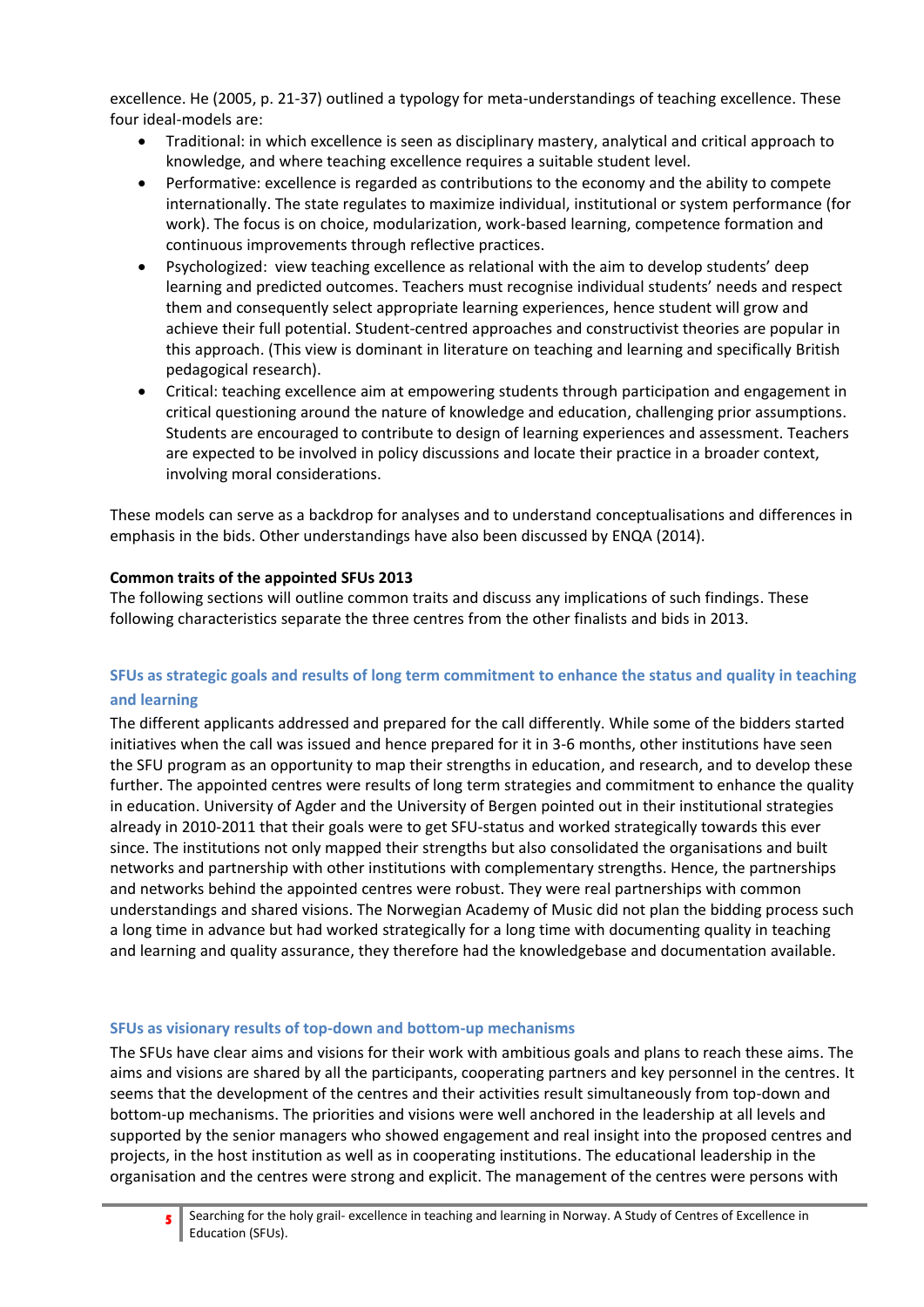educational leadership skills and complementary competence and solid track records. Last but not least the projects and centres emerged from a collegium, with not only capacity to implement the centres, but also a strong will to achieve this from the involved teachers and leaders.

This was not evident in all the finalists in 2013. Some projects did not share a common understanding and vision of key elements in the proposals, others were not anchored in the leadership who had different ideas and visions for the centres and others had collaborating partners who had not been working long enough together to form a real partnership. In an SFU cooperation is key. The evaluators of the implementation of the SFU program (Carlsten and Aamodt 2013, p. 16) emphasise that in organisational and evaluation research, excellence is often seen as a "standard for operationalised knowledge cooperation".

# **Teaching and learning: teacher excellence and research and development-based education**

Gunn and Fisk (2013) documented several characteristics of teacher excellence. Excellent teachers were inspirational and motivated the students. They had respect for the students as individuals. They saw the learning process to be a dynamic engagement and active learning, and worked with teaching and learning in a critical and scholarly way.

All the appointed centres had teachers who were excellent as defined by Gunn and Fisk (2013). They were stimulating innovation and driving the academic community forward and pushing for educational change. They were also held in high regards by the students. Many teachers had been awarded prizes for their teaching. All the centres with their academic communities clearly had individuals of excellent teachers, which is a necessary but not sufficient condition for excellence in education.

# **Solid knowledge bases and research and development-based education**

One part of teaching excellence is a scholarly approach to teaching and learning. All the appointed centres have a solid knowledge base both within the disciplines but also within pedagogics and research related to teaching and learning. MatRIC comprises a well-recognised academic community in mathematics and especially mathematics didactics. The Norwegian Academy of Music has been one of the leading institutions in higher music education research, nationally, and in Europe. BioCEED is involved in several centres of excellence in research (SFFs) and innovation (SFIs) as for instance Bjerknes Centre for Climate Research, Centre for Integrated Petroleum Research and Centre for Geobiology, and partners having complementary competence.

The centres thus have solid foundations for development. However being excellent in research does not guarantee a SFU-status or a good evaluation. The important aspect is how these centres use research to inform teaching and how the research permeates the students' learning. One example is how students in BioCEED do small research projects on water quality in Bergen through BioCEED's cooperation with the municipality in Bergen. Another is how MatRIC cooperates with a university hospital and do research and teach students advance mathematics, by the use of simulations, and mathematical information in medicine, for instance by showing how mathematics is vital ultrasound, surgeries and in cancer treatment and the patients positioning during radiation therapy.

These two examples might also show another seemingly characteristic of the three centres: how they are externally oriented and cooperate with many stakeholders, nationally and internationally to ensure relevance in education, among other things. (More about this in the following).

Research and developmental work in the centres are integrated with teaching and learning. The academic communities in the three SFUs had a high level of consciousness when it comes to reflection around teaching and learning. They further emphasise knowledge-based analyses and development. This is related to what often is referred to as Scholarship of Teaching and Learning and braided practice (Brew 2007; Gale 2007). Brew (2007) claims that these inclusive and scholarly knowledge communities who are involving students in research become learning partnerships where the divide between students and academics is increasingly erased. This correspond to MatRIC's view on learning as something social requiring mutual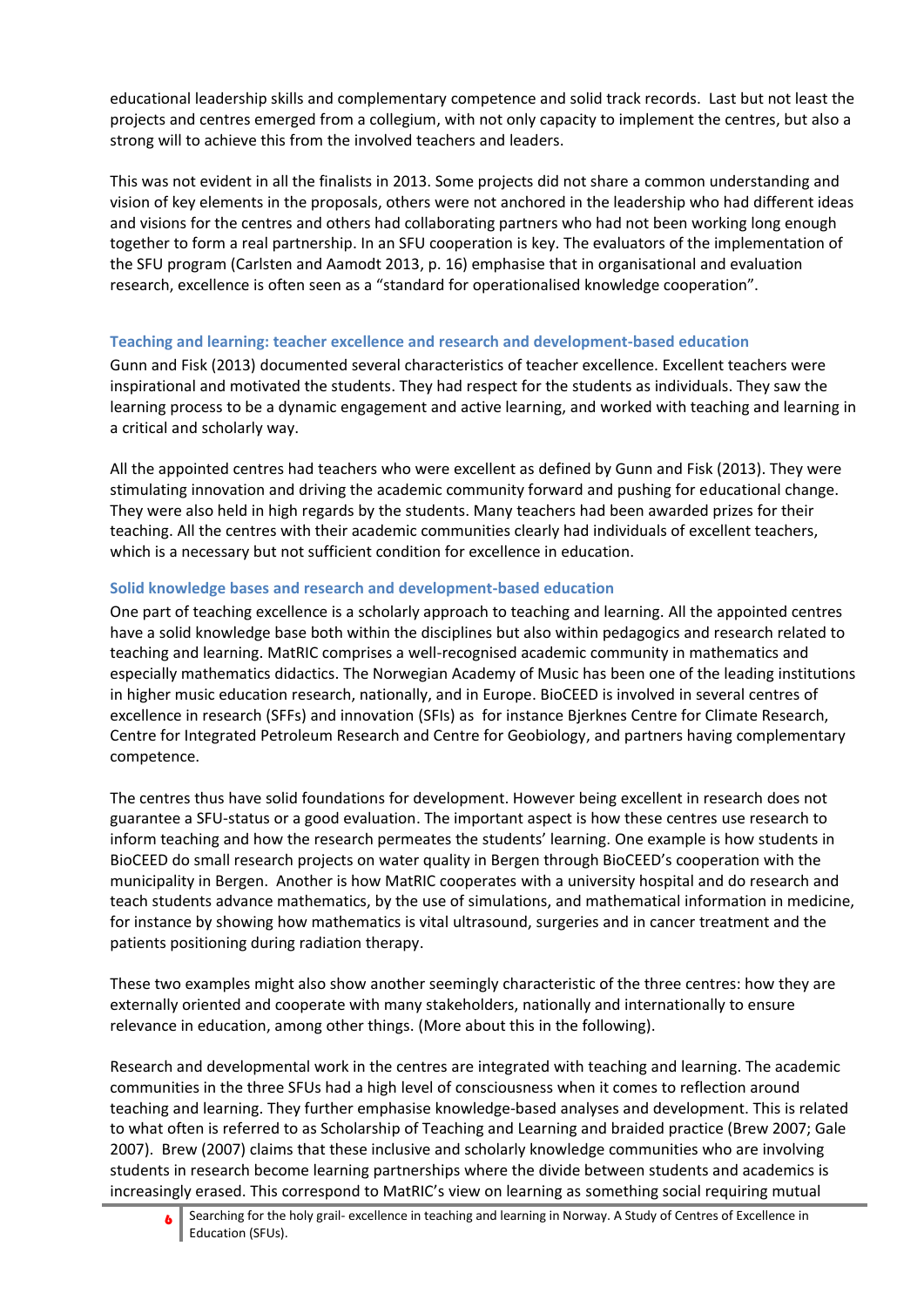engagement, as well as Skelton's critical model. The students are involved in these reflective practices and research, and the centres will continue to focus and develop these collegial ways of thinking and analysing teaching and learning, not only documenting learning and teaching approaches but also further develop methods and mechanisms such as collegial peer review.

The centres were thus constructed on a solid knowledge foundation and learning and teaching were results of knowledge-based analyses and development. In many of the bids not allocated resources this seemed to be lacking. One illustration of this can be that many applicants did not refer to sources when asserting their quality in education. Several bids had claims similar to these: "External evaluations confirm the strong academic competence and relevance" and "Both collaborating teaching institutions have well-established and well-evaluated…[studies]". No references were made and nothing was said about who evaluated, when and for what purpose.

## **Externally and internationally oriented academic communities**

The centres are externally and internationally oriented academic communities. They have a high degree of internationalization. Many international students attend programs and courses in Norway and Norwegian students going abroad. Many teachers have also been taking part in international teacher exchange programs and several programs and units had a high degree of international faculty. Most of the faculty engages in international projects to improve education or research projects. The centres also participate in extensive cooperation and networks nationally and internationally, sometimes assuming leading positions. Furthermore, the centres cooperate closely with industry, businesses, municipalities and other stakeholders. This cooperation is strategic to ensure development and relevance of the study programs, internship opportunities etc. In addition this cooperation enables realistic and authentic projects, tasks and exams. Students thus deal with real problems that stakeholders want to solve or get input on. In addition the academic communities have these cooperating partners as "critical friends" as Handal (2006) calls it to get new perspectives. Many of these activities are key to benchmark educational practices in Norway and disseminate best practices.

#### **Dissemination**

The three appointed centres had the strongest plans for disseminating knowledge to others. Hamsworth and Turpin (2000) distinguish between three levels of dissemination, for awareness, for understanding and for action. The SFUs had dissemination strategies covering all levels. This is an essential element in the SFU program. The program is an incentive to stimulate the best academic communities, the spearheads, to improve and develop innovative approaches for teaching and learning and research- and developmentbased education. In addition the centres and the program have a mandate to inspire and involve others in their work and thus disseminate knowledge about educational methods that are conducive to learning and best practices. The program is thus designed to stimulate the best and at the same time have an impact throughout the sector.

# **International comparison**

In August 2014, the Norwegian centres have been operational for 6 months. It is hence too early to make an operational comparison. The main focus is on the centres at the time of the assessment, but evaluation reports have been consulted. This particularly goes for the centres in the United Kingdom due to the large number of centres, and for the early stages of the Finnish program. The assessment processes in Norway, Finland and Sweden were transparent and the expert committees' assessments of the bids and centres were available and have been the primary source of information. It is important to notice that these centres have been assessed at different times and with different criteria, some with only guidance on quality aspects to be documented. Being aware of the differences in contexts, disciplines and criteria and bearing in mind that the contexts of higher education are different in these countries, there are however indications that some common characteristics do emerge.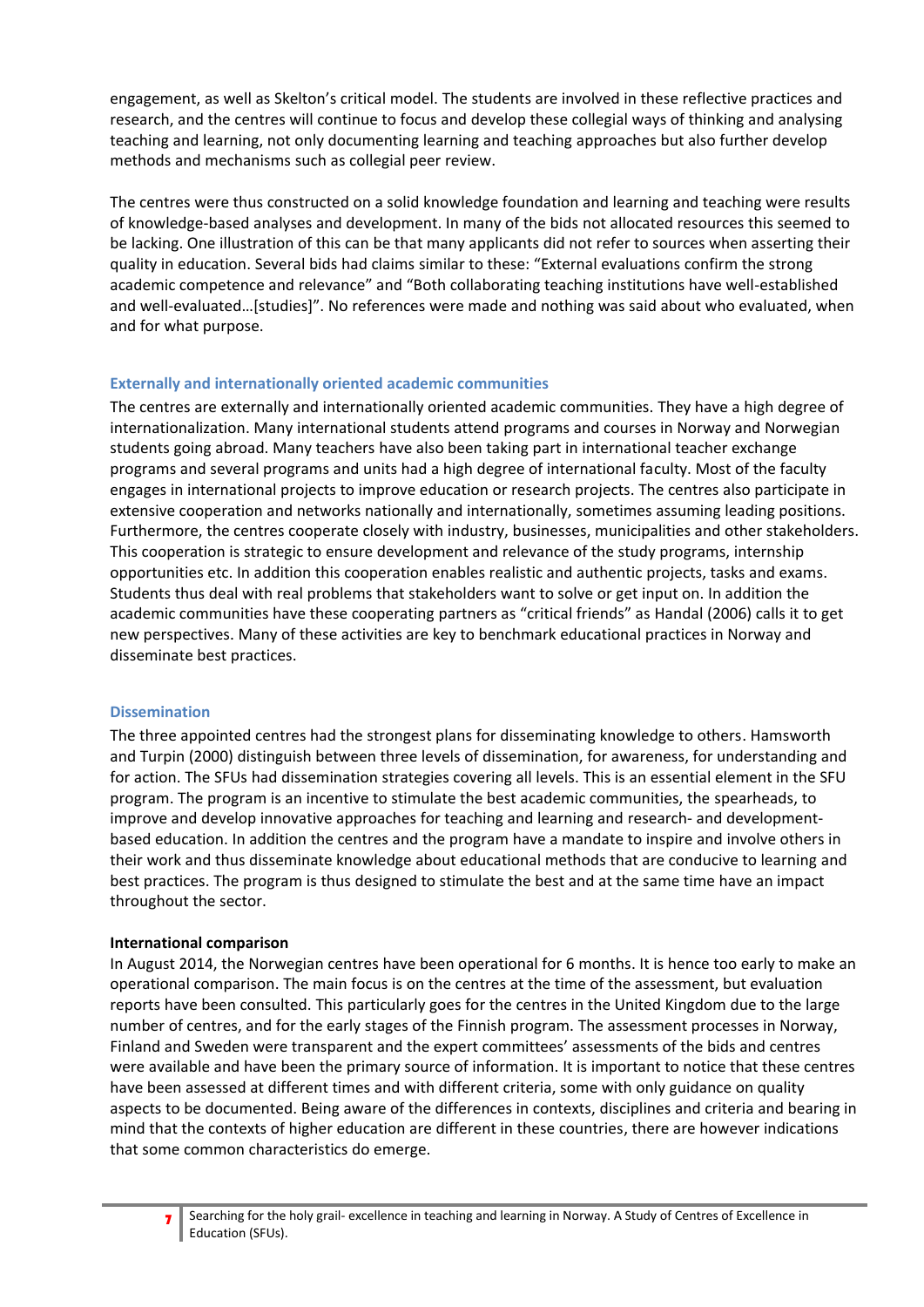#### **Indications of international commonalities<sup>2</sup>**

Units have clear goals and strategies to improve their education. A clear mission with a common culture and identity is developed with all the partners in the units. One example of this, evident from the assessment of the bids in Sweden and in Norway, is the consistency in the presentation made by students, teachers, management and leadership. The centres' goals are shared and anchored in the leadership and partners. Further the management and leadership are strong and committed at all levels to realise the plans. As one of the evaluation committees put it in Sweden 2008, (Högskoleverket 2008b, p. 15) "The leadership of the programme embodies an infectious enthusiasm which motivates the staff to provide the best possible learning experience for the students". Further, as also HEFCE (2011, p.13) highlighted the centres were "established because of the perceived benefits and not just to increase the chances of winning in the bidding stages".

In addition, there are strong indications that the centres of excellence are, as the expert panel in Sweden put is (2008a, p. 16), "true learning communities- students, faculty and management share a common culture for learning", which in the Finnish reports are characterised as development communities. The Norwegian centres showed strong collegiums working together in teams. In all countries the centres encourage students' opinions and respect them. Students are seen as important partners in learning community and development at all levels, and this goes beyond formal representation in decision-making bodies.

The academic foundation is strong. Teaching and research are closely linked and students are involved in research and artistic development work. This goes for the Norwegian centres as well as the Swedish and Finnish. The expert committees assessing these centres highlight the authentic problems the students are investigating and link this to the close cooperation with industry and stakeholder. Raaheim and Karjalainen (2012) emphasis that one of the key features of centres of excellence in Finland has been that the students are active in research from the early stages in their education. The academic communities are strong in research, if not excellent, as well as strong in teaching with research informing education. Developments are knowledge based.

The centres focus on supporting the students learning processes. This can be seen in some centres as focus on the individual student and their learning processes, extra teaching and learning hours, open door policies and flexible learning trajectories focus on the learning environments. The Finnish centres are characterised by being student-centred. Overall most of the assessment reports from the bids emphasis how the centres stress student-active teaching and versatile learning and assessment forms. A major focus seems to be put on formative assessment.

All the centres have advanced quality assurance and management systems. The units do not close their eyes on weaknesses. Their focus is rather on continuous improvement. Both weaknesses and strengths are mapped and analysed. Teaching and learning is constantly evaluated. The quality assurance systems have been model for several other higher institutions.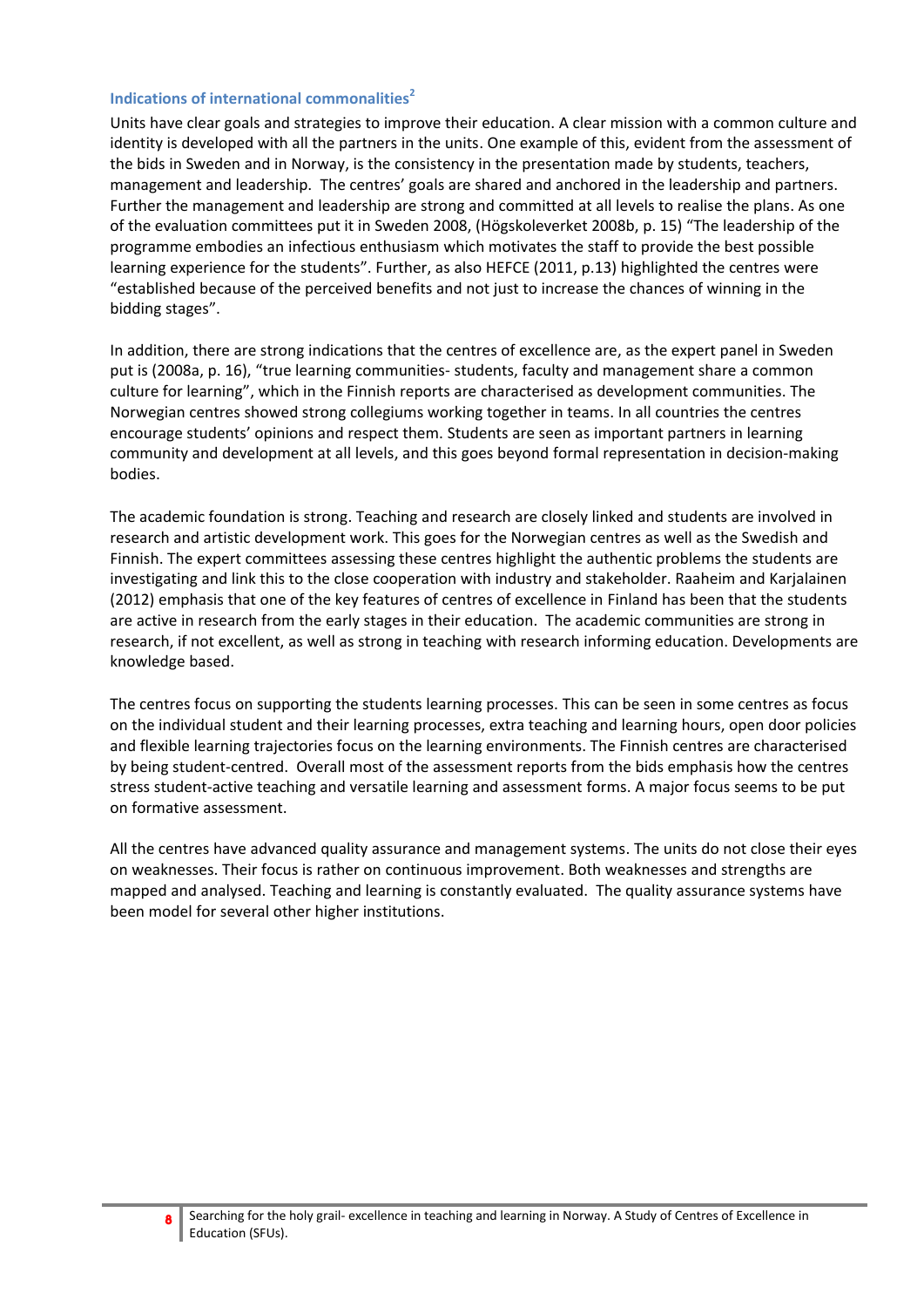### **Conclusion**

The implementation of Centres of Excellence in Norway may be seen as one way that governments and institutions can address quality enhancement in a context where the discourse of excellence is increasingly dominant.

Few would disagree that we have to make efforts to promote teaching excellence in higher education, to raise the standards. But what sort of teaching excellence do we want? There is growing a tendency to look at teaching and education as measurable, as performability and predetermined outcomes. By taking contextual factors into account we shake off the exclusive connotations, Skelton (2005) argues. We need to develop a critical approach and discuss what teaching excellence is about and how we can achieve this (Skelton 2005).

With this study we intended to shed lights on operationalisations of educational quality and give some indications on characteristics of centres of excellence in an international perspective. For the Norwegian centres there are indications that the appointed SFUs

- are strategic results of educational enhancement initiatives resulting from top-down and bottom-up mechanisms which have consolidated organisations and partnerships and developed shared identity.
- have strong educational leadership, with engagement and ambitious goals, that will maximise visions and plans.
- provided evidence of excellence in education, have strong knowledge-base and research-based education building on teacher excellence, scholarship of teaching and learning and braided practice.
- are externally and internationally oriented academic communities and have strong cooperation with stakeholders.

An international perspective seems important in a critical approach. Although the centres in other countries are appointed in different contexts and adhering to different criteria, international comparisons shed light on local contexts and make it possible to learn from differences and establish robust interpretations of teaching excellence. If we should dare to highlight international indications of commonalities between the centres following traits are relevant:

- The centres have clear goals and common identity among all partners which are anchored in a strong leadership.
- The centres are learning communities involving and engaging partners in general and students in particular. This correspond well with Skelton's (2011) critical model of excellence which emphasis participatory dialogue and engagement of all partners. Graham Gibbs (2010) also underlined that student engagement is a good indicator of excellence. Several of the centres also highlighted the relational aspect with students and student-centred apporoaches, more closely associated with the psycologised understanding.
- The close interaction with stakeholders and industry and focus on relevance and work-based learning can be seen as traits from the performative model.
- Build on strong academic foundation and knowledge-base and excellence in research which is associated with the traditional view on excellence. However, it is how research informs and permeates teaching and student-active and centred learning experiences that are highlighted more in parallel with the critical and psycologised models.
- Have advanced quality assurance systems and constantly evaluate teaching and learning.

We hence see traits of all four ideal-models, although less of the traditional. Emphasis is put on disciplinary knowledge and the teachers as subject experts, however, it is the critical and psychologised model that seems to be dominant. Discussions on higher education and purpose of it, for instance to form general intellectual abilities, the production of manpower, enhancement of individuals characters or developing competences to participate in a society, will form and inform how we discuss and conceptualise excellence in education. We have seen in the Norwegian centres of excellence signs of all such conceptualisations. Further analysis and discussions could make the academic communities and policy actors more aware of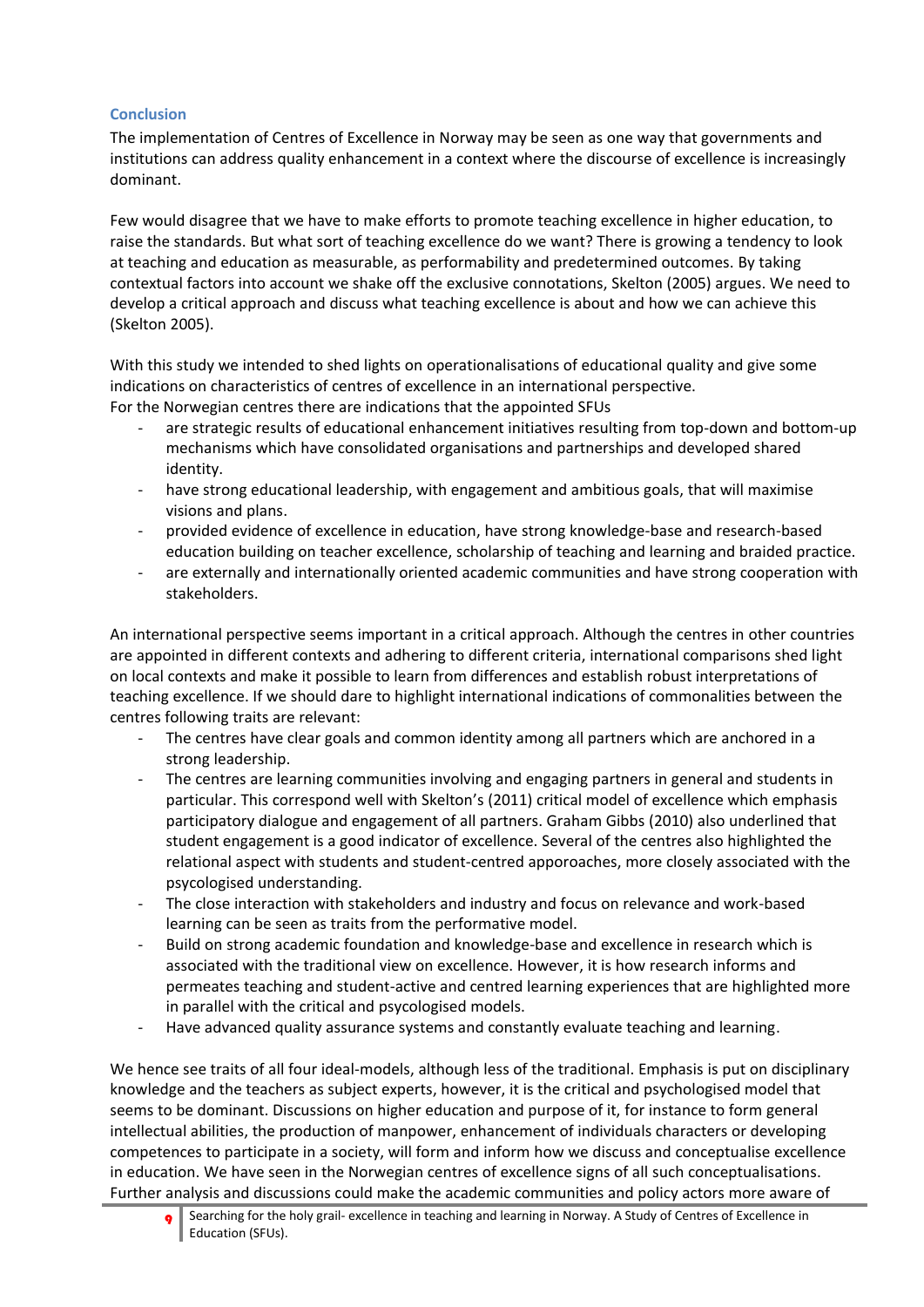conceptions and implications for views on learning and teaching and excellence.

 $\overline{a}$ 

We should be aware that these findings are majorly based on the assessment documents and feedback given to the applicants. The assessment panels have however not written conclusive reports but highlighted some key strengths and weaknesses. These findings might nevertheless point out some strategies to implement in order to enhance educational quality. In a complex institutional and organisational landscape of higher education, teaching excellence is multifaceted. Developing innovative and excellent education is a complex multidimensional and multi-level task.

Previous studies have shown that incentives change the way we think about quality. Concepts and discourses around quality are debated, leading to an increase in knowledge and consciousness (e.g. Carlsten & Aamodt 2013; Vicky & Gunn 2013; Shephard et al. 2011). It will therefore be interesting to see if and how the SFU-program changes the way quality is documented, discussed and developed. The differences between the SFUs and equivalent international programs have not been studied in this paper. How to learn more from international experiences and study differences in context and conceptualisations could be further investigated. The overarching question for this paper has been how we best can support enhancement and educational excellence in higher education. Centres of excellence are one answer to this multi-level task.

 $^1$  It is worth noting that many of the evaluations were carried out in the finishing stages of the programs, after 3-5 years, i.e quite early. Making changes in education and cultures in higher education institutions takes time. An evaluation at a later point in time could have shown other results, and possibly even more positive results. For the Finnish centres the finances were allocated to the institutions and not necessarily to the unit being awarded the centre of excellence.

 $^2$  Sources for this entire chapter are: Gunnarson et. al 2008; HEFCE 2009; Hiltunen 2009; Högskoleverket 2008a, b; Högskoleverket 2009; NOKUT2013a; NOKUT2013b; Raaheim and Karjalainen 2012; Saunders et al. 2008.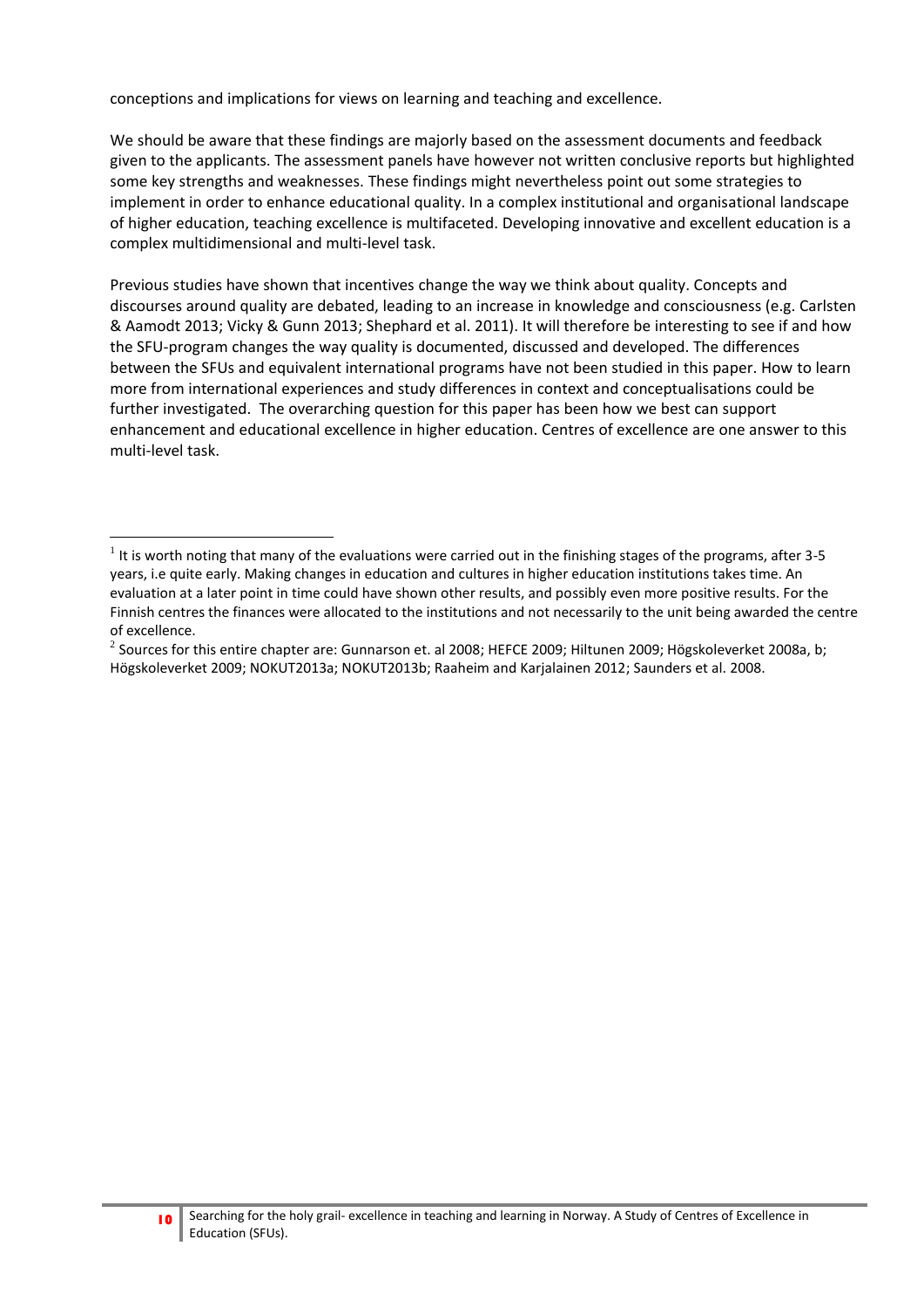## **References**

 $\overline{a}$ 

Brew, A. (2007). Integrating research and teaching: understanding excellence in A. Skelton (ed), *International Perspectives on Teaching Excellence in Higher Education. Improving knowledge and practice*. Oxon: Routledge.

Carlsten, T. C & Aamodt, P. O (2013). *Evaluering av etablering av ordning med Senter for fremragende utdanning (SFU)*. NIFU rapport 10/2013.

D'Andrea, V. (2007). National Strategies for promoting excellence in teaching. A critical review in A. Skelton (ed), *International Perspectives on Teaching Excellence in Higher Education. Improving knowledge and practice*. Oxon: Routledge.

ENQA (2014). *The Concept of Excellence in higher education*. Occasional paper 20.

Gale, R. (2007). Braided practice: The place of scholarly inquiry in teaching excellence in A. Skelton (ed), *International Perspectives on Teaching Excellence in Higher Education. Improving knowledge and practice*. Oxon: Routledge.

Gibbs, G. (2010). *Dimensions of quality*. The Higher Education Academy.

Gunn, V. and Fisk, A. (2013). *Considering teaching excellence in higher education: 2007-2013*. Higher Education Academy.

Gunnarsson, S., Ljung, Nielsen, L. & Klein, I. (2008). *Framstående utbildningsmiljö- Hur blir man det?* <http://www.csc.kth.se/~kristina/utveckling2008/papers/Gunnarsson,%20Ljung,%20Nielsen,%20Klein.pdf>

Hamswoth, S. & Turpin, S (2000). *Creating an Effective Dissemination Strategy. An expanded Interactive Workbook for Educational Development Projects.*  <http://www.innovations.ac.uk/btg/resources/publications/dissemination.pdf>

Handal, G. (2006). Kritiske Venner In Strømsø, H, Lyckr K. & Lauvås, P. (eds.) (2006), *Når læring er det viktigste. Undervisning i høyere utdanning*. Oslo: Cappelen Akademisk Forlag

HEFCE (2011). *Summative evaluation of the CETL programme. Final report by SQW to HEFCE and DEL*. December 2011.

Hénard, F. & Roseveare, D. (2012). *Fostering Quality Teaching in Higher Education: Policies and Practices. An IMHE Guide for Higher Education Insitutions*. OECD.

Hiltunen, K. (ed.) (2009). *Centres of Excellence in Finnish University Education 2010-2012.* FINHEEC 3:2009*.*

Högskoleverket (2008a). Utmärkelsen framstående utbildningsmiljö 2007. *Centres of Excellence in Higher Education 2007*. Report 2008:1 R.

Högskoleverket (2008b). *Centres of Excellence in Higher Education 2008*. Report 2008:38 R.

Högskoleverket (2009). *Centres of Excellence in Higher Education 2009*. Report 2009:34 R.

NOKUT (2013a). Feedback to applicants for Centres of Excellence in Education 2013. [http://www.nokut.no/Documents/NOKUT/Artikkelbibliotek/UA](http://www.nokut.no/Documents/NOKUT/Artikkelbibliotek/UA-enhet/SFU/Soknader_2013/Feedback_to_applicants_all_2013.pdf)enhet/SFU/Soknader\_2013/Feedback\_to\_applicants\_all\_2013.pdf